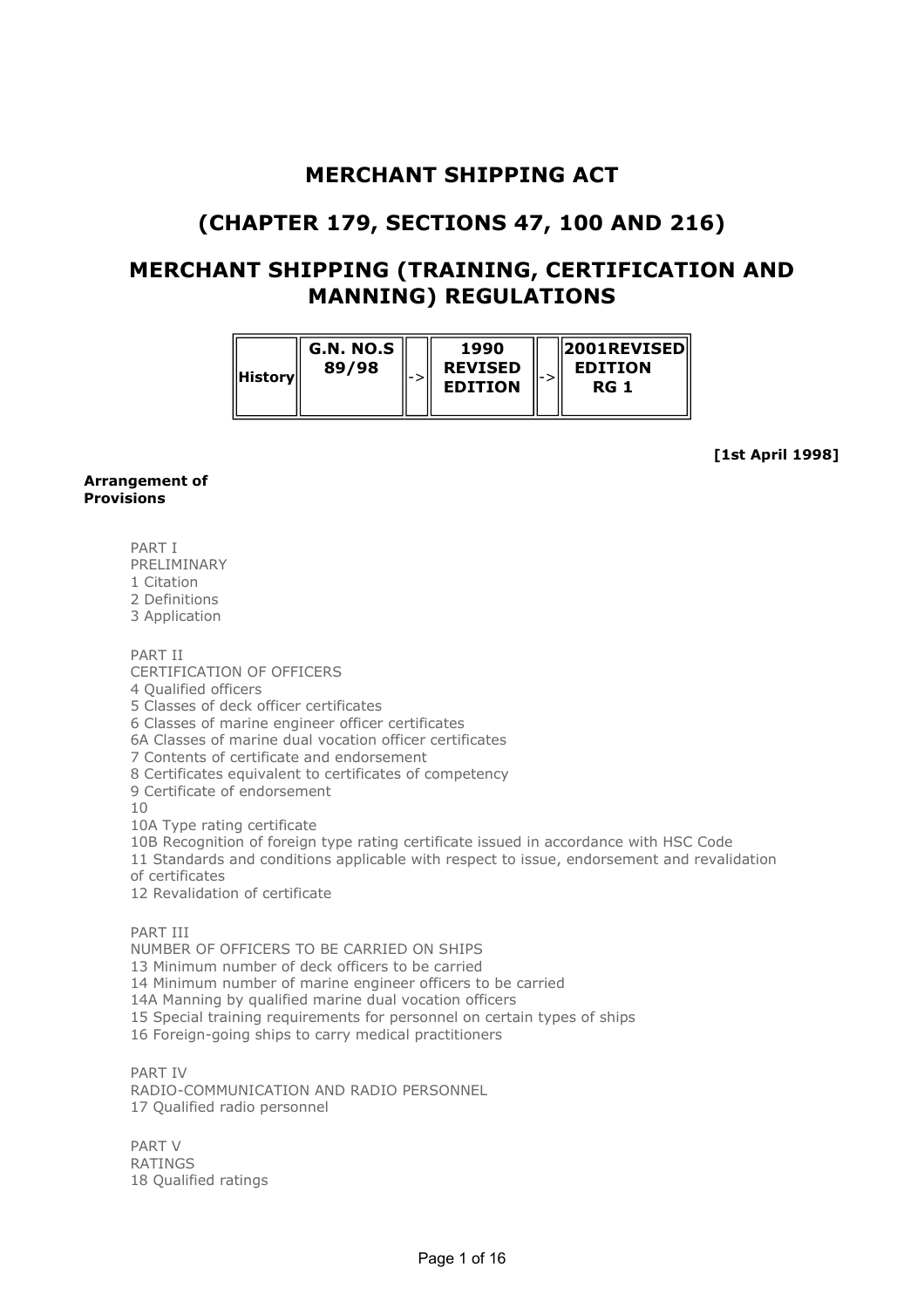PART VI PROFICIENCY IN SURVIVAL CRAFT AND RESCUE BOATS 19 Requirements for issue of certificate

PART VII **MISCELLANEOUS** 20 Responsibilities of shipowner 21 Control procedures

- 22 Unlawful authorisation to perform function or service
- 23 Power to exempt
- 24 Holder of certificate with disease or disability
- 25 Loss of certificate
- 26 Cancellation and suspension of certificate

#### FIRST SCHEDULE

#### SECOND SCHEDULE

#### Actual Provisions

### MERCHANT SHIPPING ACT

## (CHAPTER 179, SECTIONS 47, 100 AND 216)

# MERCHANT SHIPPING (TRAINING, CERTIFICATION AND MANNING) REGULATIONS

[1st April 1998]

## PART I

### **PRELIMINARY**

#### Citation

1. These Regulations may be cited as the Merchant Shipping (Training, Certification and Manning) Regulations.

#### **Definitions**

2.In these Regulations, unless the context otherwise requires —

"certificate of competency" means —

(a) a certificate of competency issued by the Director under these Regulations and in accordance with the STCW Code; or

(b) a certificate which is treated as equivalent to such a certificate by virtue of regulation 8,

but does not include a certificate of competency issued by a foreign maritime administration;

"certificate of proficiency in survival craft and rescue boats" means a certificate of proficiency in survival craft and rescue boats issued by the Director under regulation 19 and in accordance with the STCW Code;

"certificate of service" means a certificate of service issued by the Director under regulation 5 (2) of the Merchant Shipping (Deck Officers) Regulations (Rg 13, 1990 Ed.), or under regulation 5 (2) of the Merchant Shipping (Marine Engineer Officers) Regulations (Rg 14, 1990 Ed.), which were in force immediately before 1st June 1994;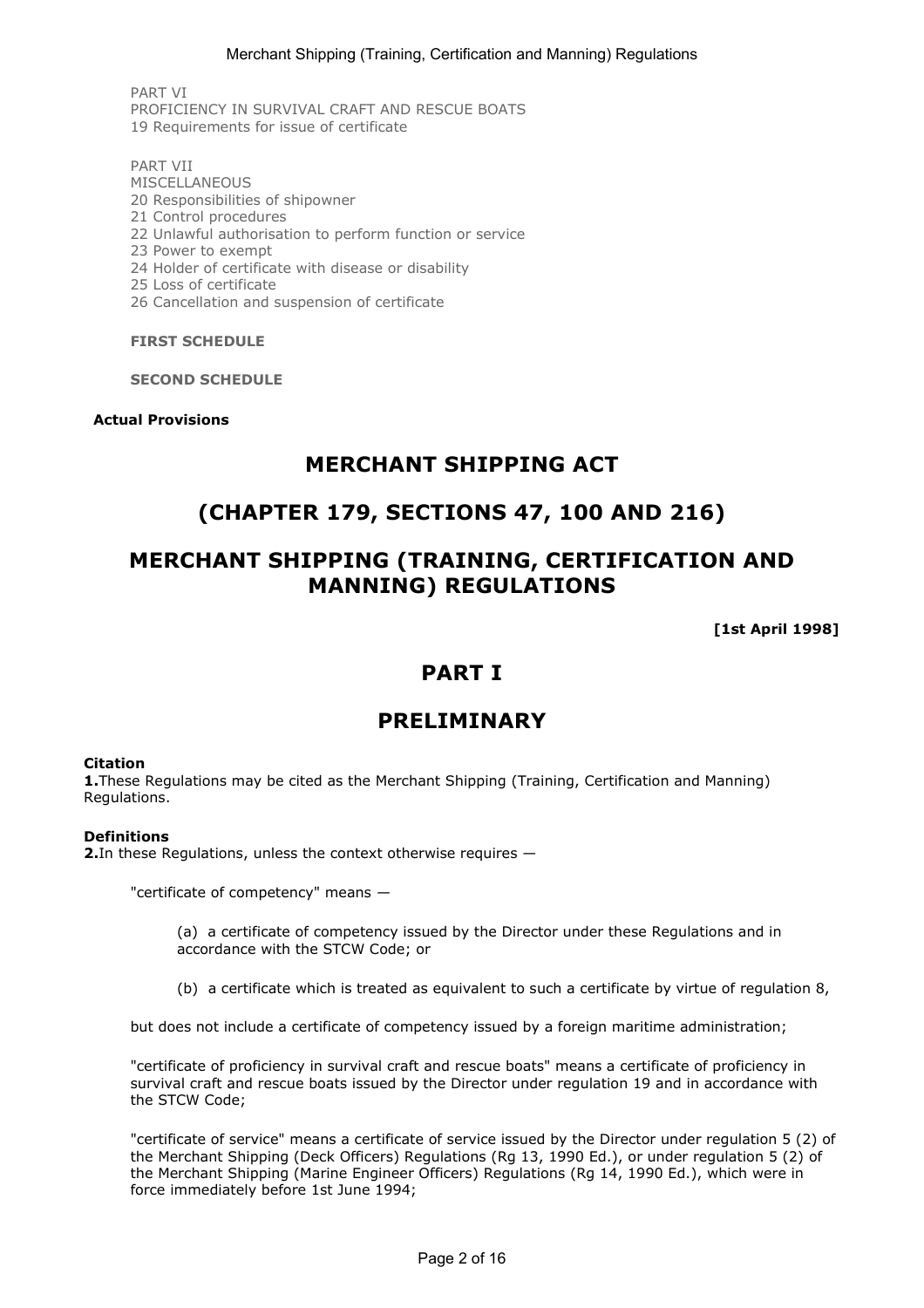"chief engineer officer" means the senior engineer officer responsible for the mechanical propulsion and the operation and maintenance of the mechanical and electrical installations of the ship;

"chief mate" means the officer next in rank to the master and upon whom the command of the ship will fall in the event of the incapacity of the master:

"Constitution and Convention of the International Telecommunication Union" means the Constitution and Convention of the International Telecommunication Union signed at Geneva in 1992 and includes every revision or modification thereof to which the Government of Singapore is a party;

"Convention" means the International Convention on Standards of Training, Certification and Watchkeeping for Seafarers, 1978, as amended on 7th July 1995 and any amendment thereto which has come into force and has been accepted by the Government;

"DSC Code" means the Code of Safety for Dynamically Supported Craft adopted by the IMO by resolution A.373(X) as may be amended by the IMO and accepted by the Government;

"foreign-going ship" includes every ship employed in trading or going between some place or places in Singapore and some place or places situated beyond the limits prescribed for home-trade ships;

"home-trade" means the area within the following limits:

an imaginary line drawn from a position in the Gulf of Martaban in latitude 16° 15' north, longitude 96° east in a south-easterly direction to a position in latitude 15° north, longitude 97° east, thence due south to a position in latitude 9° north, longitude 97° east, thence in a southwesterly direction to a position in latitude 6° north, longitude 94° east, thence due south to a position in latitude 4° north, longitude 94° east, thence in a south-easterly direction to a position in latitude 8° south, longitude 104° east, thence in an easterly direction to a position in latitude 10° south, longitude 120° east, thence due east to a position in latitude 10° south, longitude 125° east, thence due north to a position in latitude 8° north, longitude 125° east, thence due west to a position in latitude 8° north, longitude 110° east, thence in a 315° direction (N.W. true) to the coast of Vietnam, thence initially westward following the coasts of Vietnam, Cambodia, Thailand, the Malay Peninsular and Myanmar to the starting point;

"home-trade ship" means a ship plying solely within the home-trade;

"HSC Code" means the International Code of Safety for High-Speed Craft adopted by the Maritime Safety Committee of the IMO by resolution MSC.36(63) as may be amended by the IMO and accepted by the Government;

"IMO" means the International Maritime Organization;

"International Convention for the Safety of Life at Sea" means the International Convention signed at London on 1st November 1974, and includes the Regulations annexed thereto, or a subsequent International Convention relating to the safety of life at sea to which Singapore is a party and every regulation which may be annexed thereto;

"master" means the person having command of a ship;

"power" , in relation to a ship, means the brake or shaft power as shown in the ship's register, that is to say, the total continuous rated brake or shaft power of all the propulsion engines, irrespective of whether some of the power may be diverted from the propulsion shafts or whether all the power is normally used;

"qualified deck officer" means an officer of the deck department who is qualified in accordance with regulation 4 (3);

"qualified marine dual vocation officer" means any person who is  $-$ 

(a) a qualified deck officer as well as a qualified marine engineer officer; or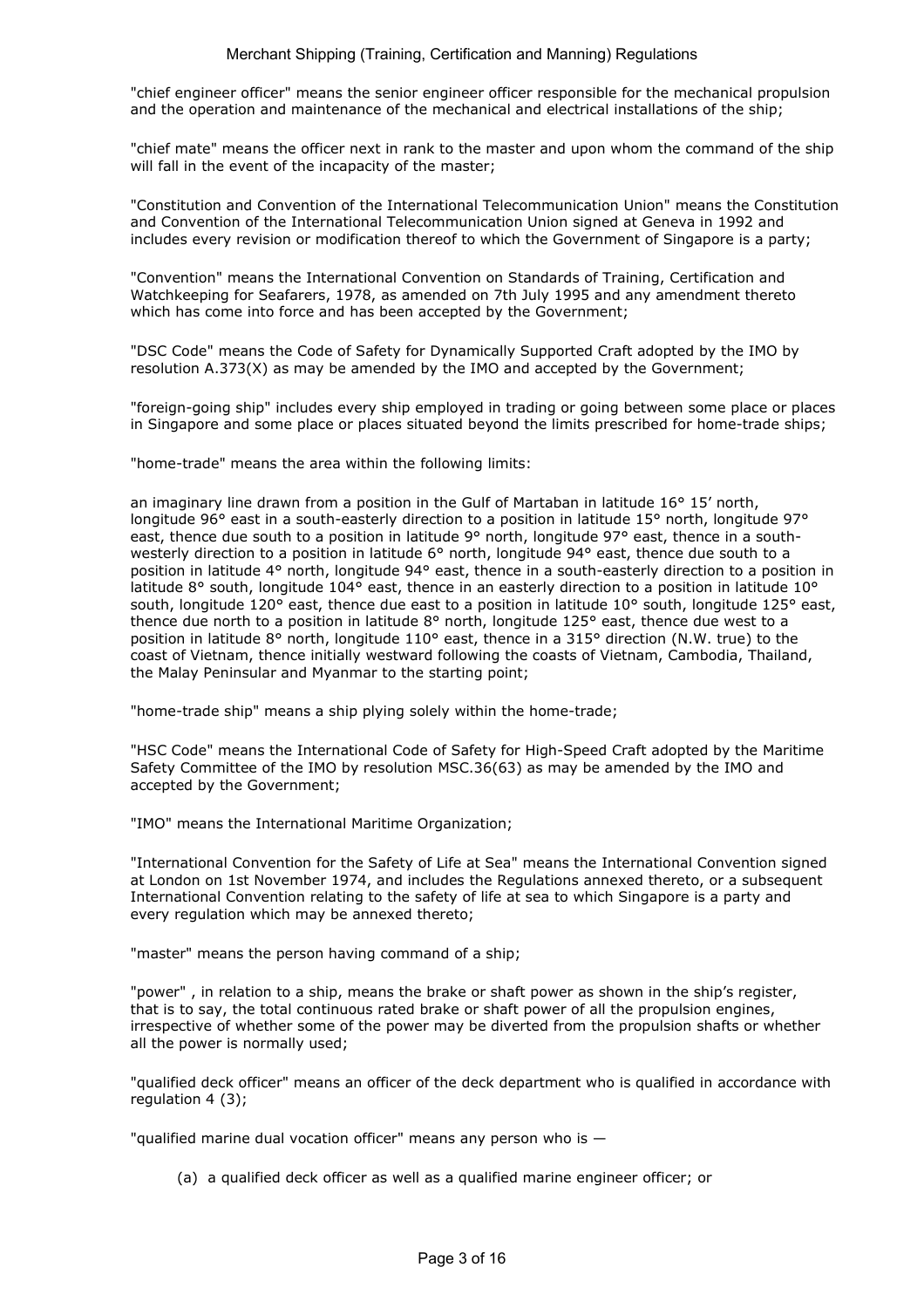Merchant Shipping (Training, Certification and Manning) Regulations

(b) the holder of a certificate set out in regulation 6A;

"qualified marine engineer officer" means a marine engineer officer who is qualified in accordance with regulation 4 (3);

"rating" means a member of the ship's crew other than the master or a deck officer or a marine engineer officer;

"revoked Regulations" means the Merchant Shipping (Deck Officers) Regulations (Rg 13, 1997 Ed.), Merchant Shipping (Marine Engineer Officers) Regulations (Rg 14, 1997 Ed.) or Merchant Shipping (Proficiency in Survival Craft) Regulations (Rg 15, 1990 Ed.), which were in force immediately before 1st April 1998;

"safe manning requirements" means —

(a) the minimum number of deck officers, marine engineer officers and ratings that shall be carried on a ship under regulations 13, 14 and 18, respectively; or

(b) the number of other persons that shall be carried on a ship under the safe manning document issued by the Director in respect of that ship in compliance with IMO resolutions A.955 (23) and A.890 (23) and any amendment thereto which has come into force;

"second engineer officer" means the engineer officer next in rank to the chief engineer officer and upon whom the responsibility for the mechanical propulsion and the operation and maintenance of the mechanical and electrical installations of the ship will fall in the event of the incapacity of the chief engineer officer;

"special limit" means the area within the following limits which are closely adjacent to sheltered waters:

from a point where the longitude 103° 00' East cuts the West coast of Johor, thence due South to latitude 00° 30' North, thence due East to longitude 105° 00' East, thence due North to latitude 01° 00' North, thence to the point 02° 00' North, 104° 15' East, thence due West to the coast of Johor and thence following the coast of Johor Westwards to the starting point;

"STCW Code" means the Seafarers' Training, Certification and Watchkeeping Code adopted by the 1995 Conference of Parties to the International Convention on Standards of Training, Certification and Watchkeeping for Seafarers, 1978 and any amendment thereto which has come into force and has been accepted by the Government;

"survival craft" includes an approved lifeboat, liferaft or any other craft used for survival at sea;

"tons" means gross tonnage;

"type rating certificate" means a certificate issued by the Director under regulation 10A and in accordance with —

- (a) paragraph 2 of chapter 17 of the DSC Code; or
- (b) paragraph 3 of chapter 18 of the HSC Code.

#### Application

3.—(1) These Regulations shall apply to all self-propelled ships registered in Singapore unless otherwise stated.

(2) Regulation 21 shall apply to all ships in Singapore.

## PART II

# CERTIFICATION OF OFFICERS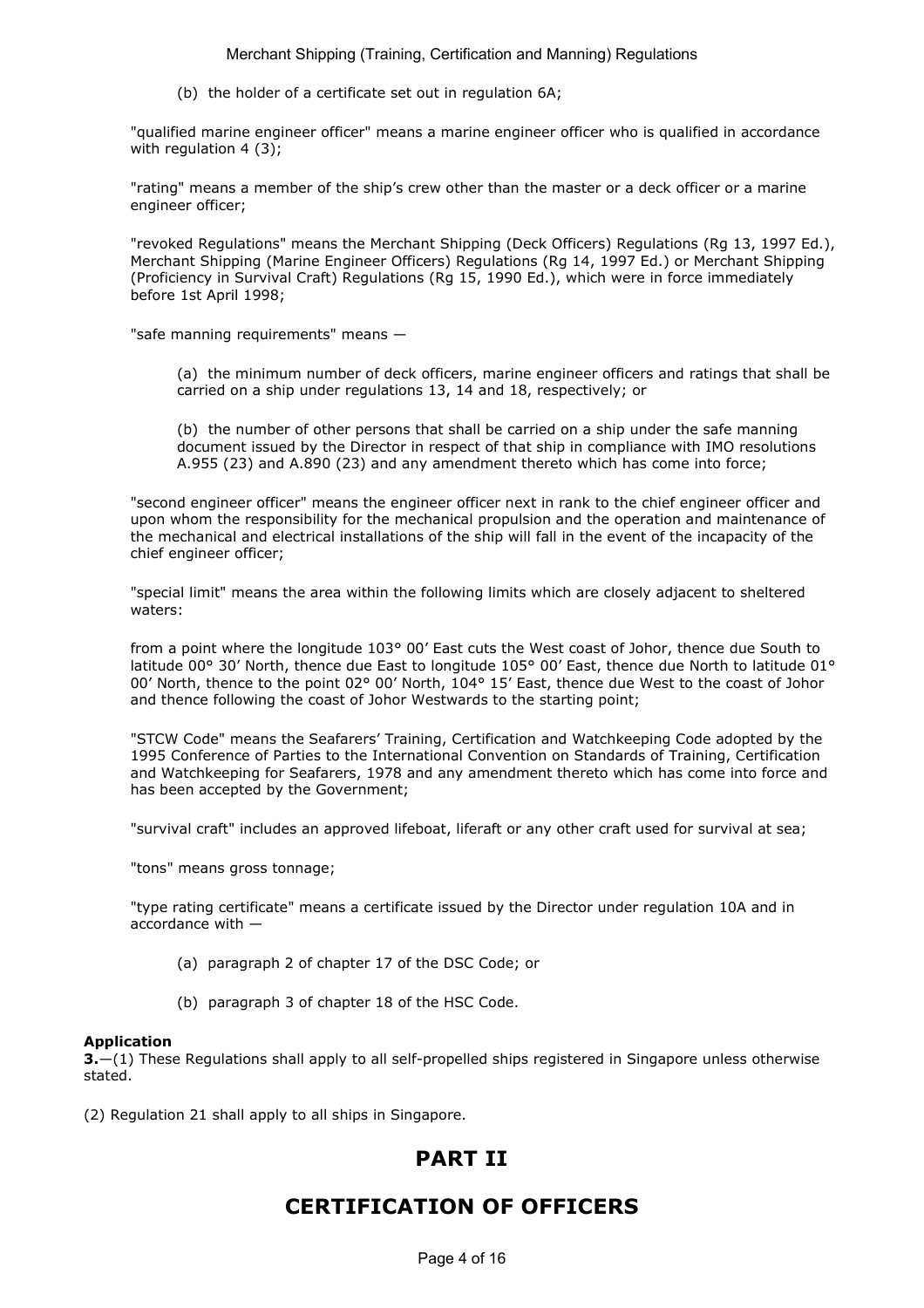### Qualified officers

4.—(1) Every ship to which these Regulations apply shall carry such number of qualified officers as are required under Part III.

(2) Any certificate required by the Convention to be held by any officer shall be kept available in its original form on board the ship on which the qualified officer is serving.

(3) For the purposes of these Regulations, an officer is qualified if he is for the time being  $-$ 

(a) the holder of a relevant certificate of competency issued under these Regulations or a certificate which is treated as equivalent to that certificate by virtue of regulation 8; or

(b) the holder of a relevant certificate of competency issued by a foreign maritime administration that is recognised by the Director under regulation 9.

(4) In paragraph (3) (a), "relevant", in relation to a certificate of competency, means the certificate is, at the material time, valid and in force in relation to the person named in it and is of a class appropriate to the capacity in which the holder is to be employed on the ship or of a higher class.

(5) In paragraph (3)  $(b)$ , "relevant", in relation to a certificate of competency issued by a foreign maritime administration, means the certificate is, at the material time, valid and in force in relation to the person named in it and is of a grade appropriate to the capacity in which the holder is to be employed on the ship or of a higher grade.

#### Classes of deck officer certificates

5.—(1) The following classes of deck officer certificates of competency are to be issued in accordance with these Regulations:

- (a) Certificate of Competency (Deck Officer) Class 1 (Master Mariner);
- (b) Certificate of Competency (Deck Officer) Class 2;
- (c) Certificate of Competency (Deck Officer) Class 3;
- (d) Certificate of Competency (Deck Officer) Class 4 (Home-Trade Master);
- (e) Certificate of Competency (Deck Officer) Class 5; and
- (f) Certificate of Competency (Deck Officer) Class 6.

(2) Subject to paragraph (3), a certificate of competency of a class set out in paragraph (1) is to be treated as being a certificate of a class higher than a certificate of any class that is set out after it in that paragraph.

(3) Notwithstanding paragraph (2), a Class 2 or a Class 3 Certificate of Competency or its equivalent is not to be treated as being higher than, or equal to, a Class 4 Certificate of Competency or its equivalent for the purposes of the manning of home-trade ships.

(4) A person who is not a qualified deck officer shall not take charge of a navigational or deck watch.

#### Classes of marine engineer officer certificates

6.—(1) The following classes of marine engineer officer certificates of competency are to be issued in accordance with these Regulations:

- (a) Certificate of Competency (Marine Engineer Officer) Class 1;
- (b) Certificate of Competency (Marine Engineer Officer) Class 2;
- (c) Certificate of Competency (Marine Engineer Officer) Class 3;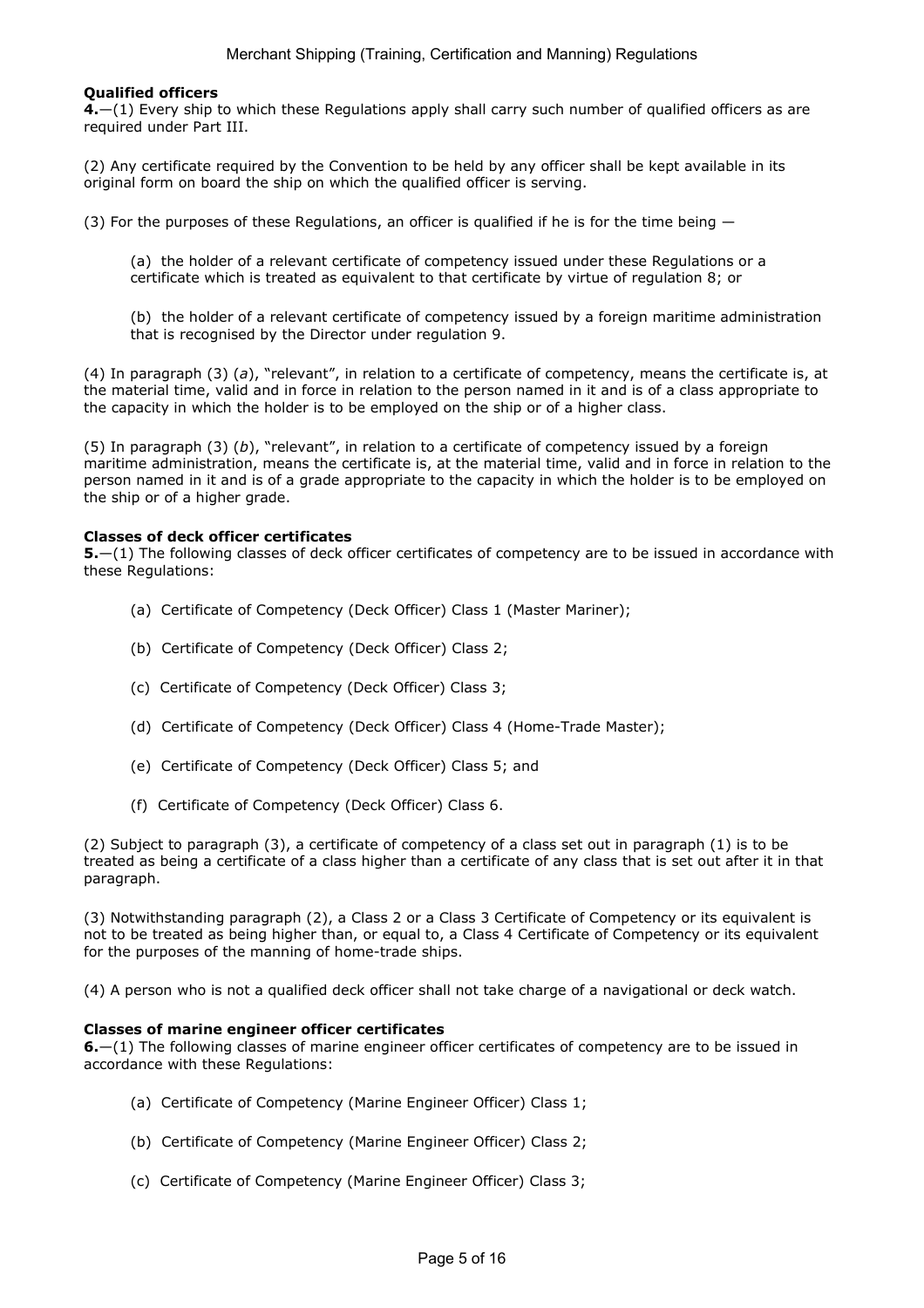- (d) Certificate of Competency (Marine Engineer Officer) Class 4; and
- (e) Certificate of Competency (Marine Engineer Officer) Class 5.

(2) Certificates of competency for all classes are to be issued for motor ships or steam ships or for combined motor and steam ships.

(3) A certificate of competency of a class set out in paragraph (1) is to be treated as being a certificate of a class higher than a certificate of any class which is set out after it in that paragraph, if the higher class certificate is issued for the same type of ship (whether motor or steam or combined motor and steam) as the lower class certificate.

(4) A person who is not a qualified marine engineer officer shall not take charge of an engineering watch.

### Classes of marine dual vocation officer certificates

6A.—(1) The following classes of marine dual vocation officer certificates of competency are to be issued in accordance with these Regulations:

(a) Certificate of Competency (Marine Dual Vocation Officer) Class 1 (Management Level Deck and Marine Engineer Officer) — Master and Chief Engineer;

(b) Certificate of Competency (Marine Dual Vocation Officer) Class 2 (Management Level Deck and Marine Engineer Officer) — Chief Mate and 2nd Engineer;

(c) Certificate of Competency (Marine Dual Vocation Officer) Class 3A (Management Level Deck and Operational Level Marine Engineer Officer);

(d) Certificate of Competency (Marine Dual Vocation Officer) Class 3B (Management Level Marine Engineer Officer and Operational Level Deck); and

(e) Certificate of Competency (Marine Dual Vocation Officer) Class 4 (Deck and Marine Engineer Officer — Operational Level).

(2) The Director shall specify the function, level, capacity and limitations, if any, as appropriate on the certificates set out in paragraph (1).

(3) In lieu of a certificate set out in paragraph (1), the Director may, in his discretion and upon such conditions as he may determine, issue any certificate under regulation 5 or 6 to any person who qualifies as a marine dual vocation officer.

### Contents of certificate and endorsement

7. Certificates of competency issued under these Regulations -

- (a) shall be endorsed as required by Article VI of the Convention; and
- (b) shall contain the information set out in paragraphs 1 and 2 of section A-I/2 of the STCW Code.

### Certificates equivalent to certificates of competency

**8.**—(1) Subject to paragraph  $(2)$  —

(a) a valid certificate of competency as a marine engineer officer, an engine driver or a deck officer issued by the Minister before 1st August 1986 is to be treated as being equivalent to the certificate of competency issued under these Regulations set out against it in the First Schedule;

(b) a valid certificate of competency issued under regulation 5 (1) of the revoked Merchant Shipping (Deck Officers) Regulations (Rg 13, 1990 Ed.), or under regulation 5 (1) of the revoked Merchant Shipping (Marine Engineer Officers) Regulations (Rg 14, 1990 Ed.), which was in force immediately before 1st June 1994 is to be treated as being equivalent to a certificate of competency of the same type and class issued under these Regulations;

(c) a valid certificate of service issued under regulation 5 (2) of the revoked Merchant Shipping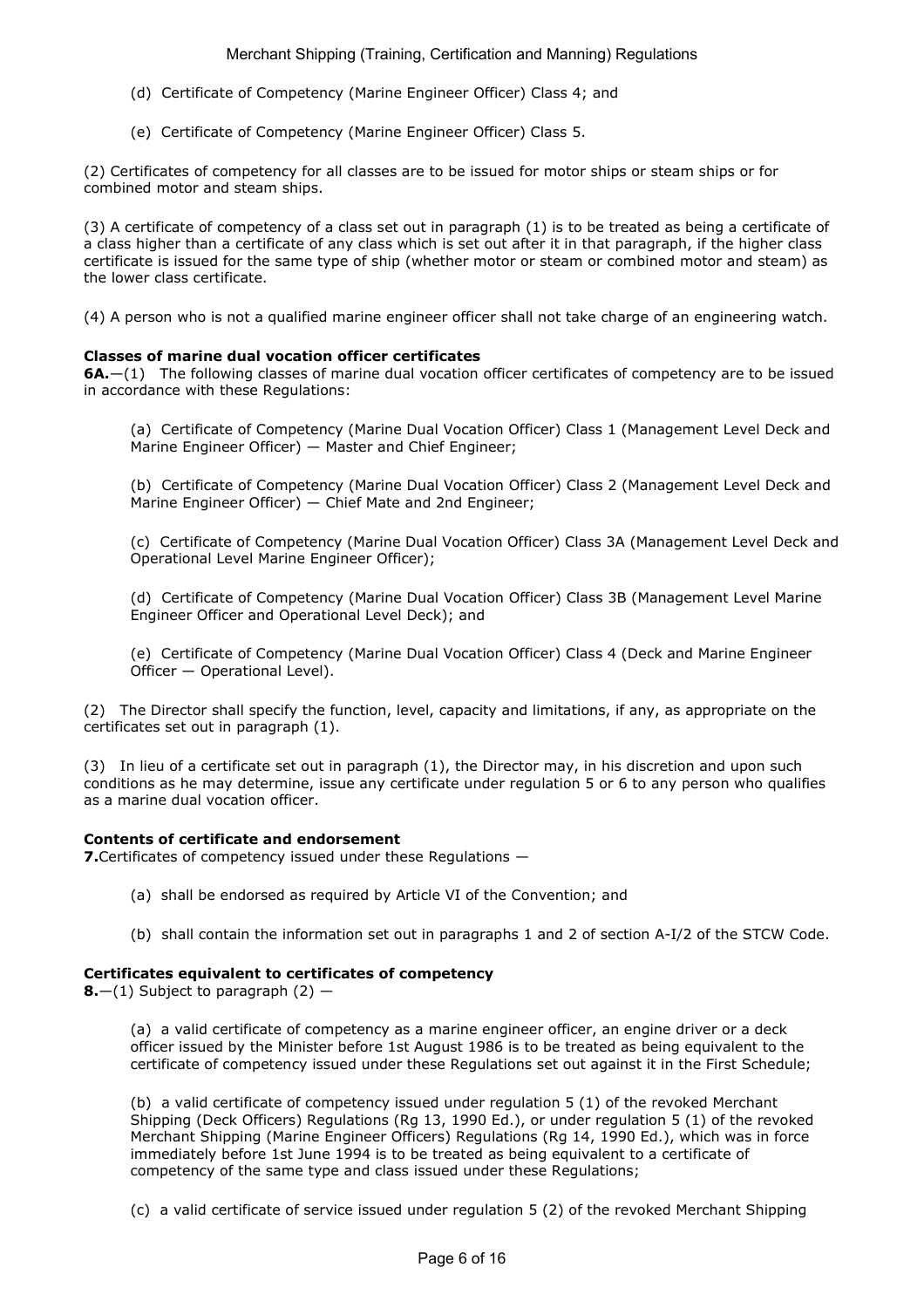(Deck Officers) Regulations (Rg 13, 1990 Ed.), or under regulation 5 (2) of the revoked Merchant Shipping (Marine Engineer Officers) Regulations (Rg 14, 1990 Ed.), which was in force immediately before 1st June 1994 is to be treated as being equivalent to a certificate of competency of the same type and class issued under these Regulations; and

(d) a valid certificate of competency issued under regulation 5 (1) of the revoked Merchant Shipping (Deck Officers) Regulations (Rg 13, 1997 Ed.), or under regulation 5 (1) of the revoked Merchant Shipping (Marine Engineer Officers) Regulations (Rg 14, 1997 Ed.), which was in force immediately before 1st April 1998 is to be treated as being equivalent to a certificate of competency of the same type and class issued under these Regulations.

(2) A certificate of competency or a certificate of service referred to in paragraph (1) (a), (b), (c) or (d) is only to be treated as being equivalent to a certificate of competency issued under these Regulations of the same type and class if the following conditions are satisfied:

(a) the holder of the certificate shall satisfy such requirements as the Director may specify; and

(b) the certificate is limited to such trading area, and power and description of ship, as the Director may specify.

### Certificate of endorsement

**9.**—(1) The Director may, in his discretion and upon such conditions as he may determine, recognise any valid certificate of competency issued by a foreign maritime administration by issuing a certificate of endorsement attesting the recognition of the certificate in accordance with Regulation I/10 of the Convention.

(2) The certificate of endorsement referred to in paragraph (1) is to contain the information set out in paragraph 3 of section A-I/2 of the STCW Code.

(3) The recognition of any certificate of competency issued by any foreign maritime administration is subject to the following conditions:

(a) that the Director is of the opinion that the certificate of competency is of a grade appropriate to the capacity in which the holder of the certificate is to be employed on a Singapore ship or is of a higher grade; and

(b) that the Director is satisfied that the holder of the certificate of competency is a fit and proper person to be employed on a Singapore ship.

(4) Where the Director is of the opinion that a person whose certificate of competency is recognised under this regulation is not a fit and proper person to be employed on a Singapore ship or that the person has breached any condition upon which his certificate is recognised, the Director may issue a written notice to the person informing that person of his intention to cease recognition of such certificate and giving the reasons therefor and requiring that person to show cause why his certificate should not cease to be recognised.

(5) A person required to show cause under paragraph (4) may do so in writing addressed to the Director or may, at the discretion of the Director, appear before an officer appointed by the Director to investigate the matter.

(6) Where no cause or insufficient cause is shown, the Director shall issue a written notice to the person informing him that his certificate of competency will cease to be recognised as from a specified date and giving the reasons therefor and the person shall, on being so required by the Director, forthwith deliver his certificate of recognition to the Director to cancel the endorsement attesting to the recognition of the certificate.

(7) Any person who fails to deliver his certificate to the Director when required to do so under paragraph (6) shall be guilty of an offence and shall be liable on conviction to a fine not exceeding \$2,000.

(8) Any person aggrieved by any decision of the Director to cease recognition of his certificate may appeal to the Minister whose decision shall be final.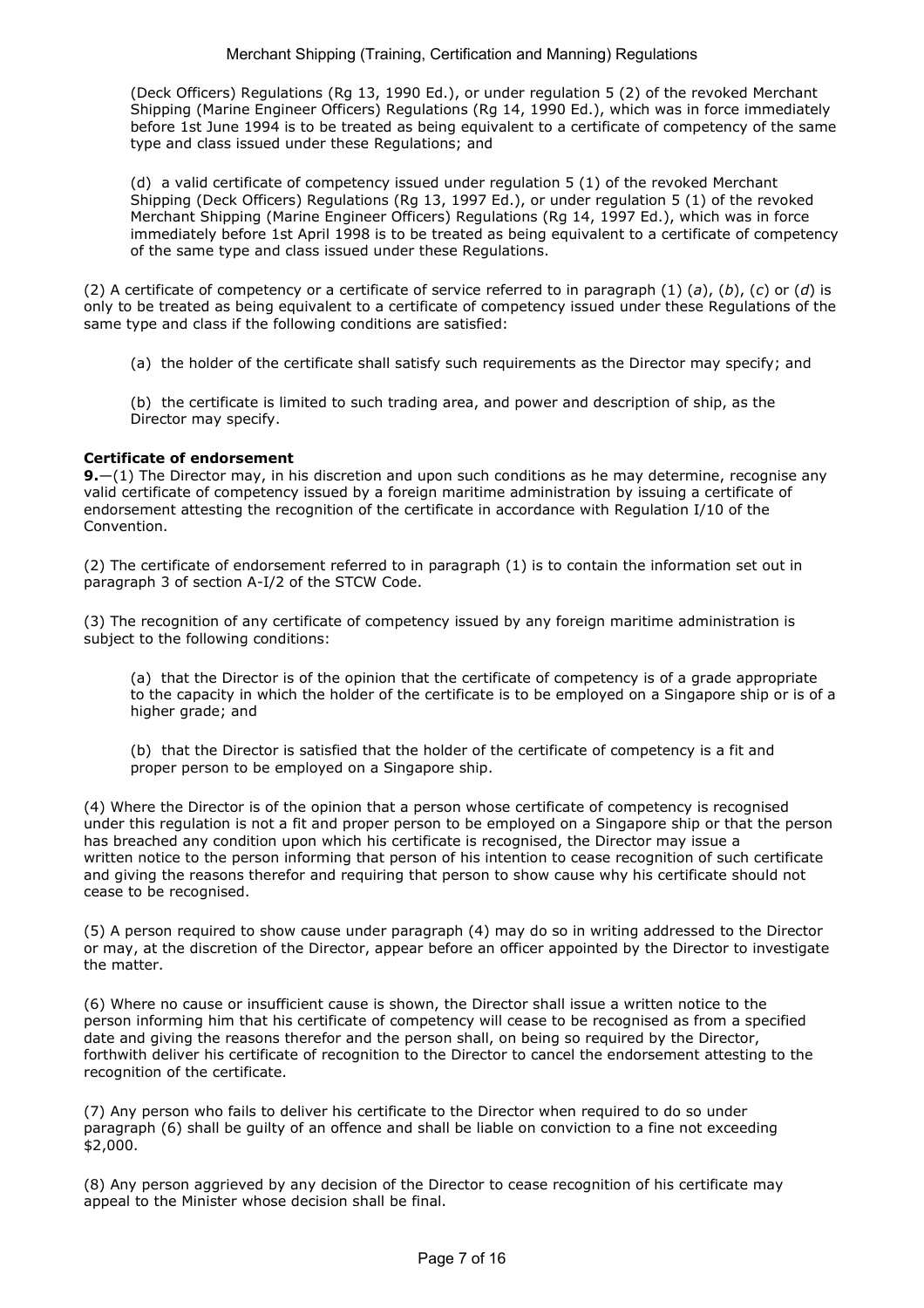(9) An appeal lodged under paragraph (8) shall not operate as a stay of the decision of the Director to cease recognition of the certificate of the appellant unless the Director consents in writing.

10.Deleted by S 388/2005, wef 01/07/2005.

### Type rating certificate

**10A.**—(1) The Director may, in his discretion and upon such conditions as he may determine, issue a type rating certificate to any person in accordance with —

- (a) paragraph 2 of chapter 17 of the DSC Code; or
- (b) paragraph 3 of chapter 18 of the HSC Code.

(2) Where the Director is of the opinion that a person whose type rating certificate issued under this regulation is not a fit and proper person to be employed on a Singapore ship or that the person has breached any condition upon which his certificate is issued, the Director may issue a written notice to the person informing that person of his intention to revoke his type rating certificate and giving reasons therefor and requiring that person to show cause why his certificate should not be revoked.

(3) Any person required to show cause under paragraph (2) may do so in writing addressed to the Director or may, at the discretion of the Director, appear before an officer appointed by the Director to investigate the matter.

(4) Where no cause or insufficient cause is shown, the Director shall issue a written notice to the person informing him that his type rating certificate will be revoked as from a specified date and giving the reasons therefor and the person shall, on being so required by the Director, forthwith deliver his type rating certificate to the Director for cancellation.

(5) Any person who fails to deliver his type rating certificate to the Director when required to do so under paragraph (4) shall be guilty of an offence and shall be liable on conviction to a fine not exceeding \$2,000.

(6) Any person aggrieved by any decision of the Director to revoke his type rating certificate may appeal to the Minister whose decision shall be final.

(7) An appeal lodged under paragraph (6) shall not operate as a stay of the decision of the Director to revoke the appellant's type rating certificate unless the Director consents in writing.

#### Recognition of foreign type rating certificate issued in accordance with HSC Code

10B. The Director shall recognise any valid type rating certificate that is issued by a foreign maritime administration in accordance with the HSC Code.

#### Standards and conditions applicable with respect to issue, endorsement and revalidation of certificates

11. $-(1)$  The Director may determine the requirements for  $-$ 

(a) the standards of competency to be attained and the conditions to be satisfied by a person before he may be issued with an endorsed certificate of competency of a particular class under these Regulations, including any exceptions applicable with respect to any such standards or conditions;

(b) the standards of competency to be attained and the conditions to be satisfied by a person seeking endorsement to his certificate of competency to qualify him to serve on ships carrying particular cargoes or particular classes of cargo;

(c) the conditions to be complied with by a person seeking revalidation of his certificate;

(d) the standards of competency to be attained and the conditions to be satisfied by a person before he may be issued with a type rating certificate to qualify him to serve on  $-$ 

(i) a dynamically supported craft as defined in the DSC Code; or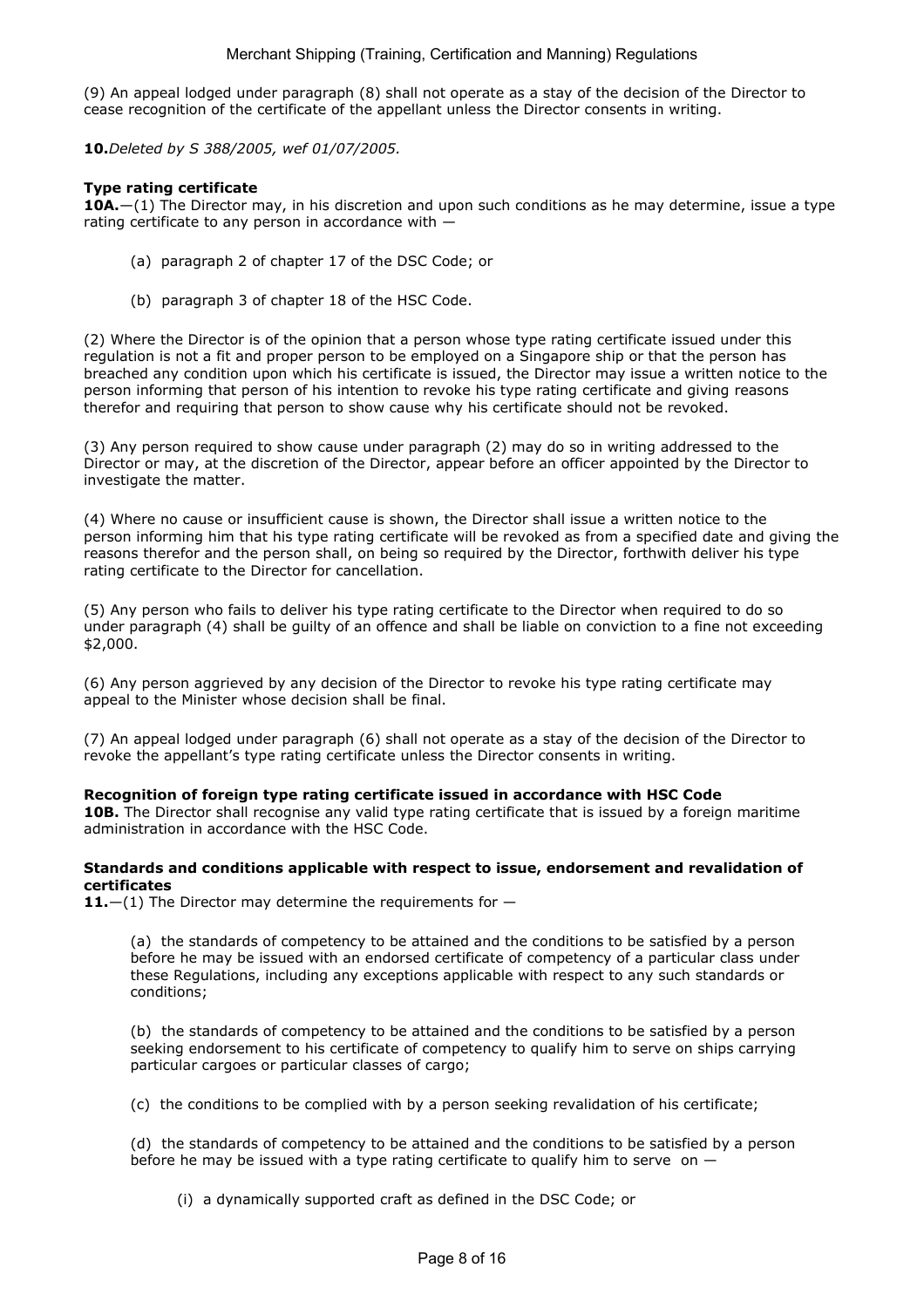(ii) a high-speed craft as defined in the HSC Code; and

(e) the manner in which the attainment of any standards, or the compliance with any conditions referred to in this paragraph, is to be satisfied.

(2) The Director may publish the requirements determined under paragraph (1) in the manner he thinks fit.

(3) Notwithstanding the fact that an applicant for the issue, endorsement or revalidation of a certificate of competency or a type rating certificate complies with the relevant requirements of this regulation, the Director shall not issue, endorse or revalidate the certificate applied for unless he is satisfied having regard to all the circumstances that the applicant is a fit and proper person to be the holder of the certificate and that the applicant is competent to act in the capacity to which it relates.

(4) A person who is refused a certificate under paragraph (3) may appeal to the Minister whose decision shall be final.

(5) The Director may, in his discretion and subject to such terms as he thinks fit to impose, exempt any person from any requirement determined by him under paragraph (1) and may, upon giving reasonable notice to that person, at any time withdraw the exemption.

#### Revalidation of certificate

12.—(1) Every holder of a certificate of competency who is serving at sea, or intends to return to sea after a period ashore shall, in order to requalify or continue to qualify for sea service in the capacity appropriate to his certificate, at regular intervals to be determined by the Director but not exceeding 5 years, satisfy the Director as to his medical fitness (including eyesight and hearing), and professional competence, as may be specified by the Director.

(2) Every holder of a type rating certificate shall, in order to requalify or continue to qualify for sea service on board a craft referred to in regulation 11 (1) (d) (i) or (ii), at regular intervals to be determined by the Director but not exceeding 2 years, satisfy the Director as to his medical fitness (including eyesight and hearing), and professional competence, as may be specified by the Director.

(3) Where the Director is of the opinion that the holder of a certificate of competency or a type rating certificate is not a fit and proper person, the Director may refuse to revalidate the certificate of competency or the type rating certificate.

(4) A type rating certificate that is not revalidated ceases to be valid.

(5) A certificate of competency that is not revalidated ceases to be valid for manning purposes in the rank appropriate to the certificate under these Regulations.

(6) To qualify for sea service for the purposes of revalidation, a holder of a certificate referred to in paragraph (5) is allowed to sail at any rank lower than that appropriate to his certificate.

# PART III

# NUMBER OF OFFICERS TO BE CARRIED ON SHIPS

#### Minimum number of deck officers to be carried

13. The minimum number of qualified deck officers of a particular class who are required to be carried on a ship of a description set out in column 2 of Part A of the Second Schedule when engaged on a voyage within the trading area set out in relation to that description of ship in column 1 of that Part shall be the number set out in column 3 of that Part.

#### Minimum number of marine engineer officers to be carried

**14.** $-(1)$  Subject to paragraph (2), the minimum number of qualified marine engineer officers of a particular class who are required to be carried on a ship of a power set out in column 2 of Part B of the Second Schedule when engaged on a voyage within the trading area set out in column 1 of that Part shall be the number set out in column 3 of that Part.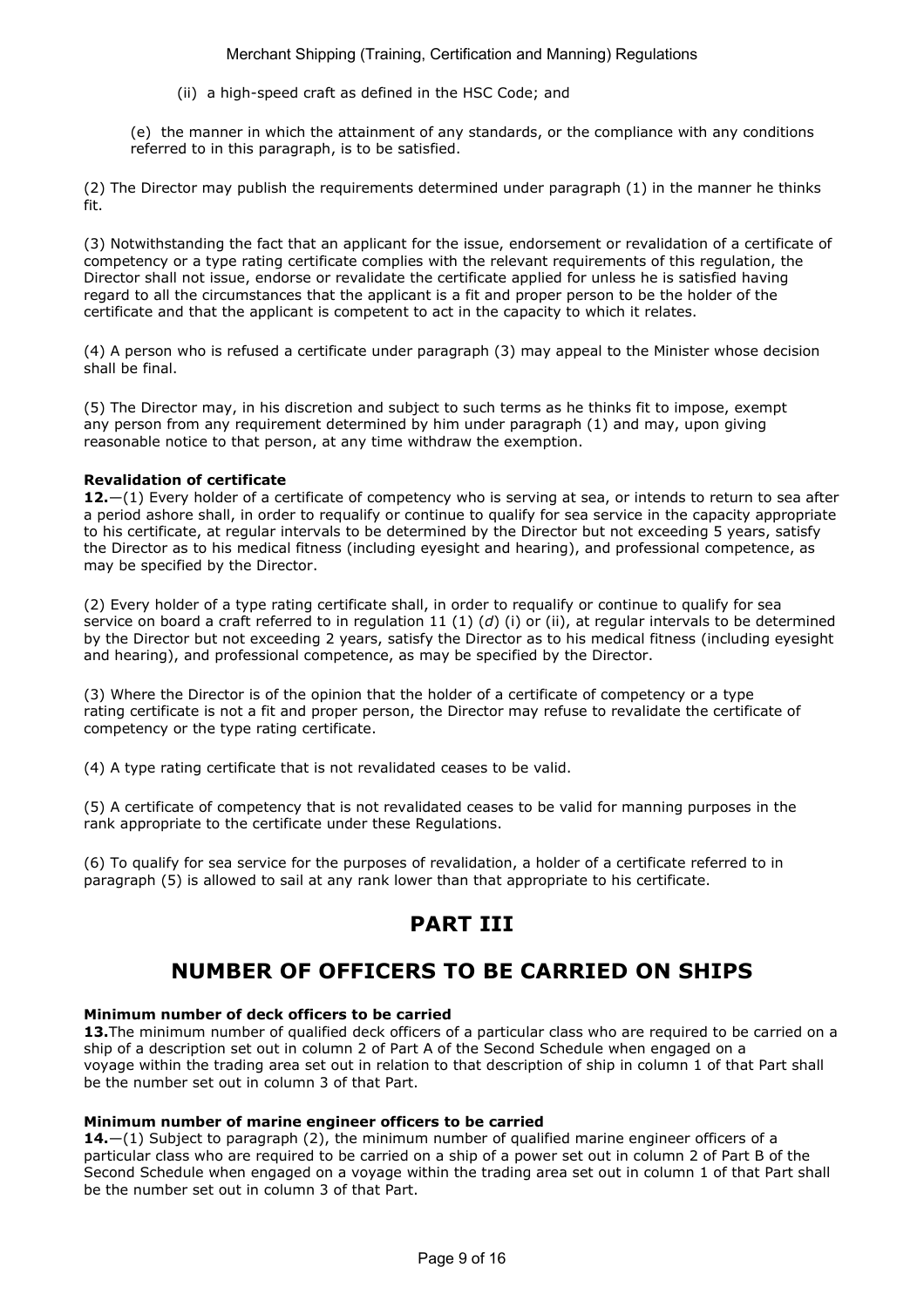(2) A ship of 750 kW power or more engaged on a voyage in the unlimited trading area is not required to carry the number of Class 5 marine engineer officers specified in column 3 of Part B of the Second Schedule, or where 2 Class 5 marine engineer officers are specified, only one such officer is required to be carried, if —

- (a) the ship's machinery has been installed for operation with unattended machinery spaces; and
- (b) the Director is satisfied with the ship's fitness to operate with unattended machinery spaces.

(3) No marine engineer officer holding a Class 2 Certificate of Competency may serve as a chief engineer officer on a ship below 3,000 kW power unless he has served at least 12 months sea service after obtaining the Class 2 Certificate of Competency.

#### Manning by qualified marine dual vocation officers

**14A.**—(1) For the purposes of complying with the minimum manning requirements in regulations 13 and 14, a qualified marine dual vocation officer may be carried on any ship in place of a qualified deck officer or a qualified marine engineer officer, provided that the qualified marine dual vocation officer is of a class equivalent to the qualified deck officer or qualified marine engineer officer being replaced.

(2) Nothing in this regulation shall be construed as reducing the minimum manning requirements under regulations 13 and 14, or permitting the assignment of the combined duties of engine and deck watchkeeping to a single qualified marine dual vocation officer during any particular watch.

#### Special training requirements for personnel on certain types of ships

15.—(1) Every ship to which Chapter V of the Convention, the DSC Code or the HSC Code applies shall carry as masters, chief mates, chief engineer officers, and second engineer officers, deck officers and marine engineer officers —

- (a) who are qualified under these Regulations; and
- (b) who have been certified by the Director as having satisfied such conditions as to training and service as the Director may specify.

(2) No person, other than a master, chief mate, chief engineer officer or second engineer officer as mentioned in paragraph (1), shall act as cargo officer, or assume or be charged with any duty or immediate responsibility on board ships to which Chapter V of the Convention applies, unless the Director certifies that he has completed such additional training and service as the Director may specify.

(3) The Director may, in his discretion, refuse to certify that any officer or person  $-$ 

(a) has satisfied the conditions as to training and service as the Director may specify under paragraph (1); or

(b) has completed such additional training and service as the Director may specify under paragraph  $(2)$ ,

if in his opinion the officer or person is not a fit and proper person to act as master, chief mate, chief engineer officer, second engineer officer, deck officer, marine engineer officer or cargo officer, or to assume or be charged with any duty or immediate responsibility on board ships to which Chapter V of the Convention, the DSC Code or the HSC Code applies.

#### Foreign-going ships to carry medical practitioners

16.—(1) A qualified medical practitioner shall be carried on every foreign-going ship having 100 persons or more on board as part of her complement.

(2) In paragraph (1), a "qualified medical practitioner" means a person who possesses any of the qualifications specified in the Schedule to the Medical Registration Act (Cap. 174), or such other qualification approved by the Director.

# PART IV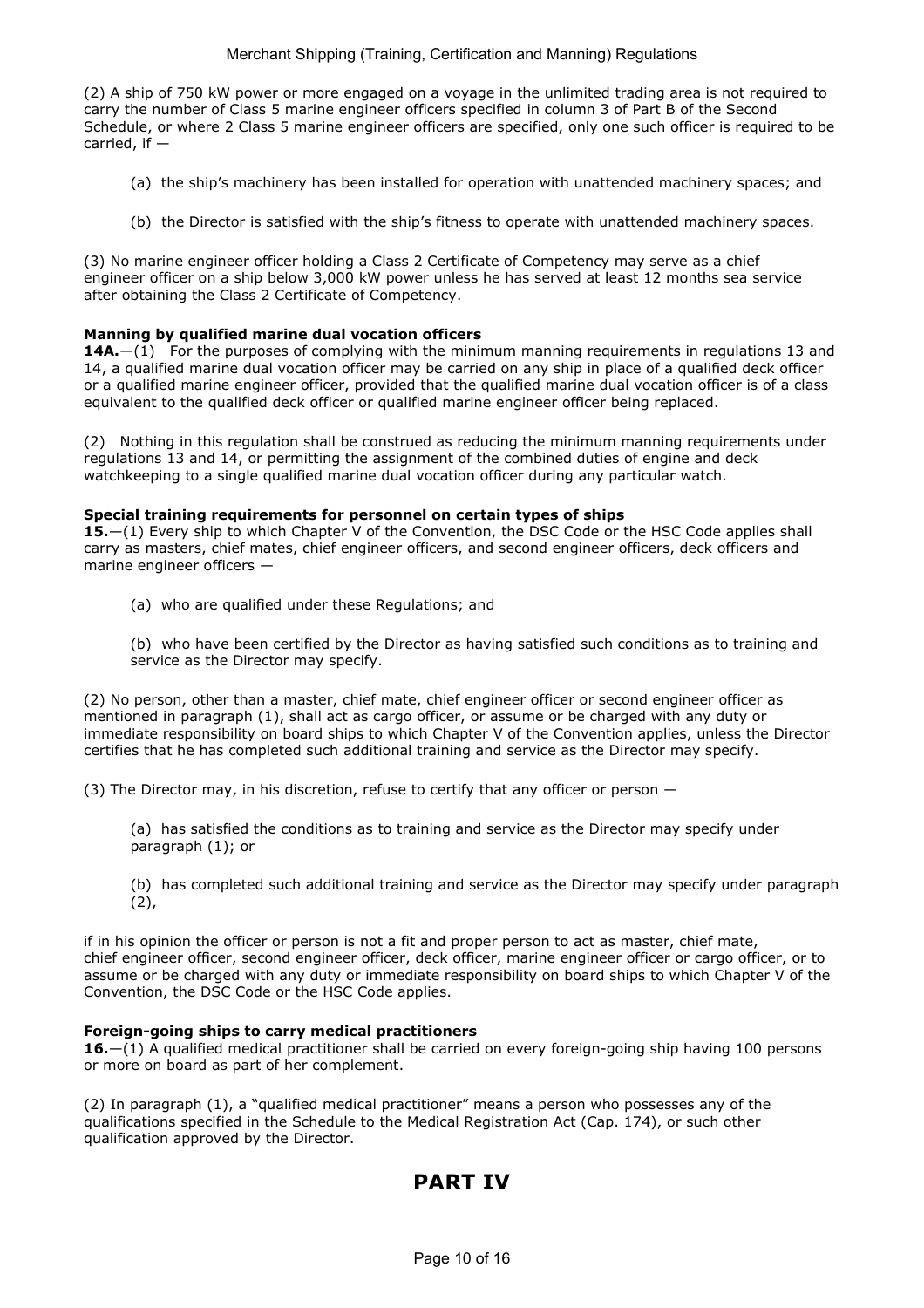## RADIO-COMMUNICATION AND RADIO PERSONNEL

#### Qualified radio personnel

17. Crew performing designated radio duties shall be  $-$ 

- (a) qualified in accordance with the relevant provisions of the Radio-communication (Certificates of Competency for Ship Station Operators) Regulations (Cap. 323, Rg 2); or
- (b) certified in accordance with the International Convention for the Safety of Life at Sea and the Constitution and Convention of the International Telecommunication Union.

# PART V

# RATINGS

#### Qualified ratings

18.—(1) Such number of certificated ratings as are required for the ship under the Safe Manning Document issued by the Director (in compliance with Resolutions A.955(23) and A.890(21) of the IMO and any amendment thereto which has come into force) shall be carried on every ship to which these Regulations apply.

(2) Any certificate required by the Convention to be held by a rating shall be kept available in its original form on board the ship on which the certificated rating is serving.

(3) No rating may be certificated by the Director under these Regulations unless the rating is registered as a seaman under the Maritime and Port Authority of Singapore (Registration and Employment of Seamen) Regulations (Cap. 170A, Rg 8).

(4) Paragraph (3) shall not apply to a rating who is certificated by a foreign maritime administration in compliance with the Convention.

(5) Every rating forming part of  $-$ 

(a) a navigational watch on a seagoing ship of 500 tons or more; or

(b) an engineering watch or designated to perform duties in a periodically unmanned engine-room on a seagoing ship of 750 kW power or more,

shall be certificated by the Director or by a foreign maritime administration to perform such duties.

(6) No person may be issued by the Director with a certificate entitling the holder to be part of a navigational or an engineering watch unless the person complies with the requirements set out in regulation II/4 or III/4 of the Convention, whichever is applicable.

(7) Every rating for certification shall, in addition to meeting the requirements of paragraph (5), meet the applicable requirements of Chapters V, VI and VIII of the Convention.

(8) The procedure and form of certification of ratings under this regulation is to be determined by the Director.

# PART VI

# PROFICIENCY IN SURVIVAL CRAFT AND RESCUE BOATS

#### Requirements for issue of certificate

19. $-(1)$  The Director may determine the requirements for the standards of competency to be attained and the conditions to be satisfied by a person before he may be issued in accordance with section A-VI/2, paragraphs 1 to 4 of the STCW Code with a Certificate of Proficiency in Survival Craft and Rescue Boats.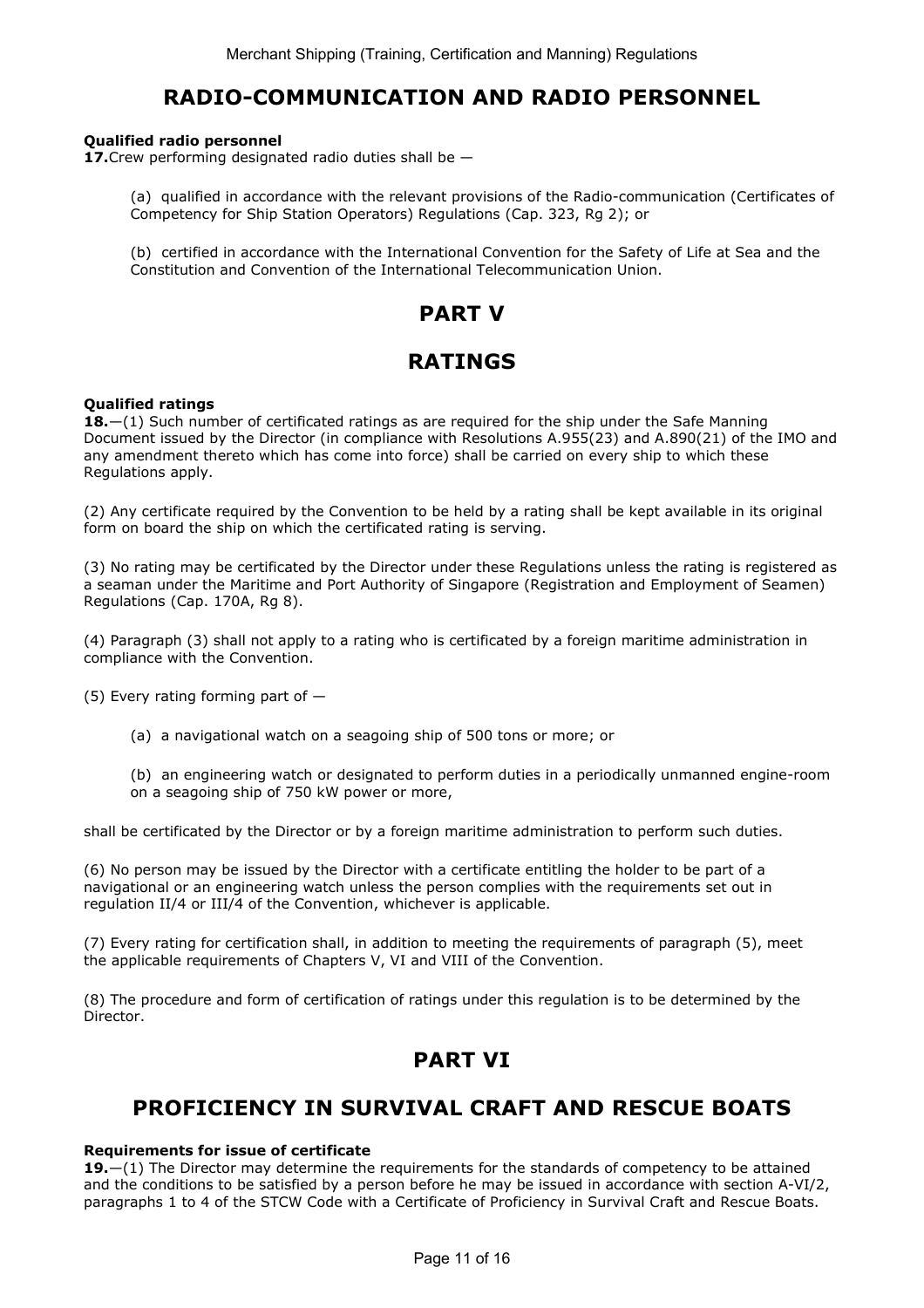(2) The Director may publish the requirements and conditions made under paragraph (1) in the manner he thinks fit.

(3) A valid Certificate of Efficiency as Lifeboatman under the revoked Regulations is to be treated as equivalent to a Certificate of Proficiency in Survival Craft and Rescue Boats issued under these Regulations upon satisfying such requirements as the Director may specify.

(4) A certificate issued by or under the authority of any other foreign maritime administration for proficiency in survival craft may, at the discretion of the Director be accepted as equivalent to a certificate issued under this regulation.

# PART VII

# MISCELLANEOUS

### Responsibilities of shipowner

 $20-(1)$  Every owner of a ship shall be responsible for the assignment of seafarers in the ship in accordance with the Convention, the DSC Code and the HSC Code and shall ensure that —

(a) each seafarer assigned to the ship holds an appropriate certificate in accordance with the provisions of the Convention, the DSC Code and the HSC Code;

(b) the ship is manned in compliance with the applicable safe manning requirements;

(c) documentation and data relevant to all seafarers employed on its ships are maintained and readily accessible, and include, without being limited to, documentation and data on their experience, training, medical fitness and competency in assigned duties;

(d) seafarers, on being assigned to the ship, are familiarised with their specific duties and with all ship arrangements, installations, equipment, procedures and ship characteristics that are relevant to their routine or emergency duties; and

(e) the ship's complement can effectively co-ordinate their activities in an emergency situation and in performing functions vital to safety or to the prevention or mitigation of pollution.

(2) Any owner of a ship who breaches or fails to comply with any of his obligations under paragraph (1) shall be guilty of an offence and shall be liable on conviction to a fine not exceeding \$10,000.

(3) In this regulation, "owner of a ship" includes any person such as the manager, or the bareboat charterer, who has assumed the responsibility for operation of the ship from the shipowner and who, on assuming such responsibility, has agreed to take over all the duties and responsibilities imposed on the owner of the ship by these Regulations.

#### Control procedures

**21.**  $-(1)$  The Director may authorise an officer of the Authority to go on board any ship to  $-$ 

(a) verify that all seafarers serving on board who are required to be certificated in accordance with the Convention hold an appropriate certificate or a valid dispensation, or provide documentary proof that an application for an endorsement has been submitted to the foreign maritime administration in accordance with regulation I/10, paragraph 5 of the Convention;

(b) verify that all seafarers  $-$ 

(i) serving on board Singapore registered ships who are required to be certificated in accordance with the DSC Code and the HSC Code; and

(ii) serving on board foreign registered ships who are required to be certificated in accordance with the HSC Code,

hold an appropriate certificate, or a valid dispensation;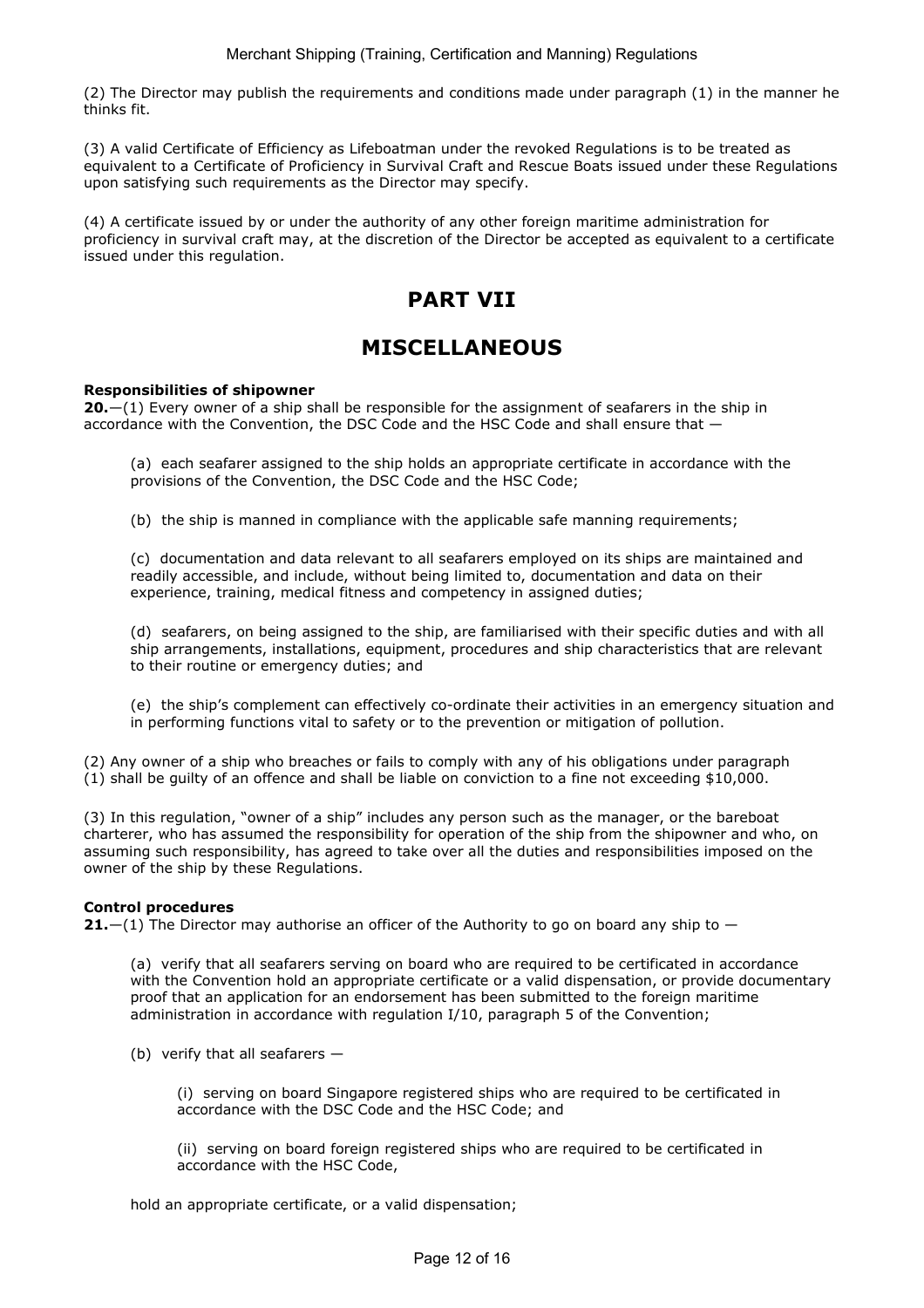(c) verify that the numbers and certificates of the seafarers serving on board are in conformity with the applicable safe manning requirements; and

(d) assess, in accordance with section A-I/4 of the STCW Code, the ability of the seafarers of the ship to maintain watchkeeping standards as required by the Convention if there are clear grounds for believing that such standards are not being maintained because any of the following has occurred:

(i) the ship has been involved in a collision, grounding or standing;

(ii) there has been a discharge of substances from the ship when underway, at anchor or at berth which is illegal under any international convention;

(iii) the ship has been manoeuvred in an erratic or unsafe manner whereby routeing measures adopted by the IMO or safe navigation practices and procedures have not been followed; or

(iv) the ship is otherwise being operated in such a manner as to pose a danger to persons, property or the environment.

(2) Deficiencies that are deemed to pose a danger to persons, property or the environment include the following:

(a) failure of seafarers to hold a certificate, to have an appropriate certificate, to have a valid dispensation or to provide documentary proof that an application for an endorsement has been submitted to the foreign maritime administration in accordance with regulation I/10, paragraph 5 of the Convention;

(b) failure to comply with the applicable safe manning requirements;

(c) failure of navigational or engineering watch arrangements to conform to the requirements specified for the ship under regulation 18 of Chapter V of the Merchant Shipping (Safety Convention) Regulations (Rg 11);

(d) absence in a watch of a person qualified to operate equipment essential to safe navigation, safety radiocommunications or the prevention of marine pollution; and

(e) inability to provide for the first watch at the commencement of a voyage, and for subsequent relieving watches, persons who are sufficiently rested and otherwise fit for duty.

(3) Failure to correct any of the deficiencies referred to in paragraph (2), in so far as it has been determined by the Director that they pose a danger to persons, property or the environment, shall be the grounds, under these Regulations, on which the Director may cause a ship to be detained.

#### Unlawful authorisation to perform function or service

22.Any master who has allowed any function or service in any capacity required by these Regulations to be performed by a person holding an appropriate certificate, to be performed by a person not holding the required certificate or a valid dispensation, or not having the documentary proof required by regulation I/10, paragraph 5 of the Convention, shall be guilty of an offence and shall be liable on conviction to a fine not exceeding \$10,000.

#### Power to exempt

23. The Director may, subject to the provisions of the Convention and paragraph 3 of chapter 18 of the HSC Code, exempt any person or ship, or description of persons or of ships, from all or any of the provisions of these Regulations subject to such conditions as he thinks fit to impose.

#### Holder of certificate with disease or disability

 $24$ - $(1)$  The Authority may cancel or suspend any certificate issued by the Director under these Regulations if the holder of the certificate is suffering from a disease or disability which, in the opinion of the Authority, makes him incapable of discharging his ordinary seagoing duties adequately.

(2) The Authority shall not cancel or suspend any certificate under paragraph (1) until the holder of the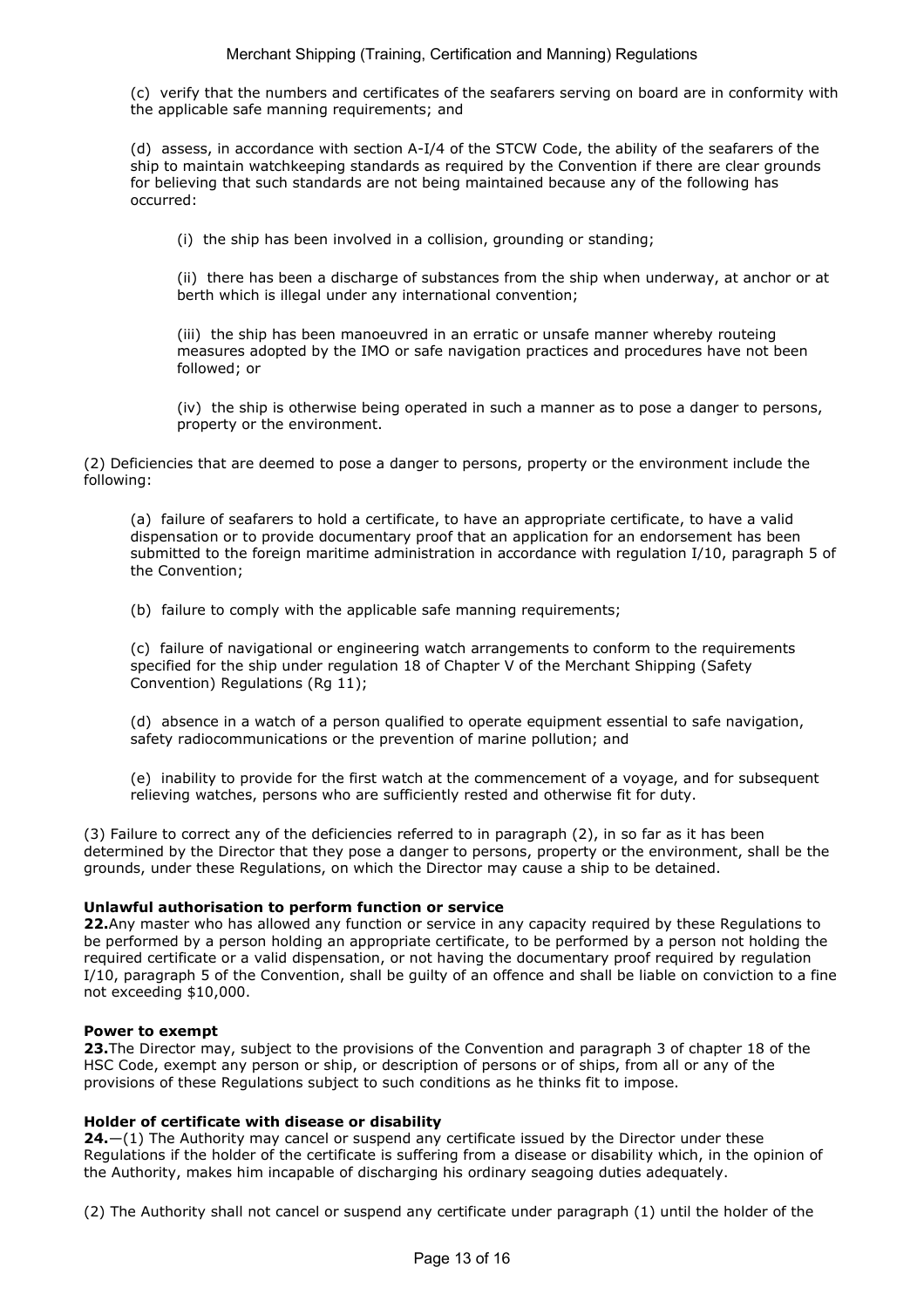certificate has been notified in writing to appear before the Authority to show cause why the certificate should not be cancelled or suspended.

(3) Where the holder of the certificate appears to show cause under paragraph (2), his certificate shall be suspended until the decision of the Authority is made known to him.

(4) Where the holder of the certificate fails to appear before the Authority as provided in paragraph (2), the Authority shall forthwith cancel his certificate.

(5) For the purposes of this regulation and regulations 25 and 26, "certificate issued by the Director under these Regulations" includes —

(a) any certification by the Director that an officer or person has satisfied the conditions as to training and service as the Director may specify under regulation 15 (1) or has completed such additional training and service as the Director may specify under regulation 15 (2); and

(b) any certification by the Director in respect of any rating under regulation 18.

#### Loss of certificate

25.If the holder of any certificate issued by the Director under these Regulations proves to the satisfaction of the Director that he has, without fault on his part, lost or been deprived of the certificate already issued to him, the Director may, upon payment of the prescribed fee, issue to him —

- (a) a certified copy of the certificate; or
- (b) a certificate equivalent to the certificate which he has lost or been deprived of.

#### Cancellation and suspension of certificate

26.—(1) Any certificate issued by the Director under these Regulations may be suspended or cancelled by him if the holder fails to comply with any of the provisions of these Regulations and the holder of the certificate shall, if required by the Director, forthwith deliver the certificate to the Director.

(2) The holder of a certificate issued by the Director under these Regulations who fails to deliver his certificate to the Director when required by the Director to do so under paragraph (1), or under section 51 (2) of the Act, shall be guilty of an offence and shall be liable on conviction to a fine not exceeding \$2,000.

(3) Every valid certificate issued by the Director under these Regulations shall, on the death of the person to whom the certificate was issued, be surrendered to the Director for cancellation.

(4) Any person who is found in possession of a certificate referred to in paragraph (3) after the death of the person to whom it was issued without being able to account for the way in which it came into his possession, or to give good reasons for not surrendering it to the Director for cancellation, shall be guilty of an offence and shall be liable on conviction to a fine not exceeding \$2,000.

(5) Where the holder of a certificate of competency of a particular class is to be issued with a certificate of a higher class, he shall surrender the first-mentioned certificate to the Director for cancellation.

# FIRST SCHEDULE

Regulation 8

# EQUIVALENT CERTIFICATES

DECK OFFICERS

COLUMN 1 COLUMN 2

Classes of Certificates of Competency issued before 1st August 1986

 Equivalent Class of Certificates of Competency issued under these Regulations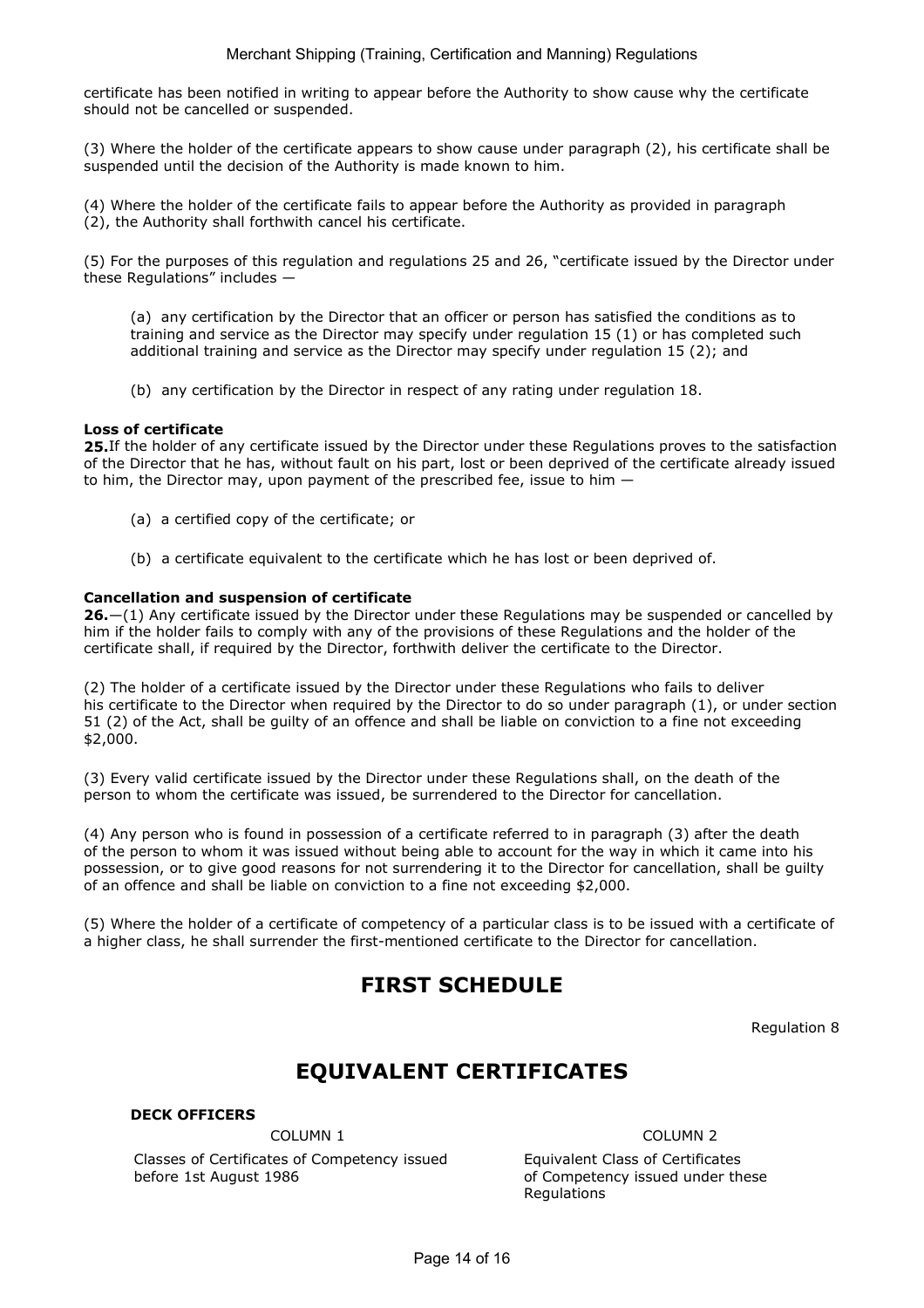- Master Foreign-Going Class 1 (Master Mariner) First Mate Foreign-Going Class 2 Second Mate Foreign-Going Class 3 Mate Home-Trade **Class 5** Helmsman Class 6
- Master Home-Trade **Class 4 (Master Home-Trade**)

#### MARINE ENGINEER OFFICERS

Classes of Certificates of Competency as Engineer and Engine Driver issued before 1st August 1986

### COLUMN 1 COLUMN 2

 Equivalent Class of Certificates of Competency issued under these **Regulations** First Class Engineer **Marine Engineer Officer — Class 1** 

Second Class Engineer Marine Engineer Officer — Class 2

First Class Engine Driver **Marine Engineer Officer — Class 4** Marine Engineer Officer — Class 4

Second Class Engine Driver Marine Engineer Officer — Class 5

COLUMN 2 COLUMN 3

## SECOND SCHEDULE

Regulations 13 and 14

## MINIMUM MANNING SCALE

### PART A — DECK OFFICERS

COLUMN COLUMN 2 1

TRADING DESCRIPTION Minimum number of qualified Deck Officers to be carried AREA OF

#### SHIP IN TONS

|                                |                    | Class 1 |   | Class 2 Class 3 Class 4 |         | Local<br>Trade<br>Master | Class 5 | Local<br>Trade<br>Master | Class 6 |
|--------------------------------|--------------------|---------|---|-------------------------|---------|--------------------------|---------|--------------------------|---------|
| <b>SPECIAL</b><br><b>LIMIT</b> | Below 100          |         |   |                         |         |                          |         |                          | $1* +$  |
|                                | $100$ and<br>above |         |   |                         |         | 1                        |         |                          | $1+$    |
| HOME-<br><b>TRADE</b>          | Below 3,000        |         |   |                         |         | 1                        |         | $1+$                     |         |
|                                | 3,000 and<br>above |         |   |                         | $1 + +$ |                          | $1 + +$ | $1+$                     |         |
| FOREIGN-<br><b>GOING</b>       | Below 3,000        | 1       | 1 |                         |         |                          | $1+$    |                          |         |
|                                | 3,000 and<br>above | 1       | 1 | $1#+$                   |         |                          |         |                          |         |

\*For passenger ship, at least 12 months seagoing service is required.

#Alternatively, a Class 4 certificated officer with no tonnage limitations may be provided.

+If the above number of officers is insufficient to ensure adequate rest periods for watchkeepers, additional officers must be provided.